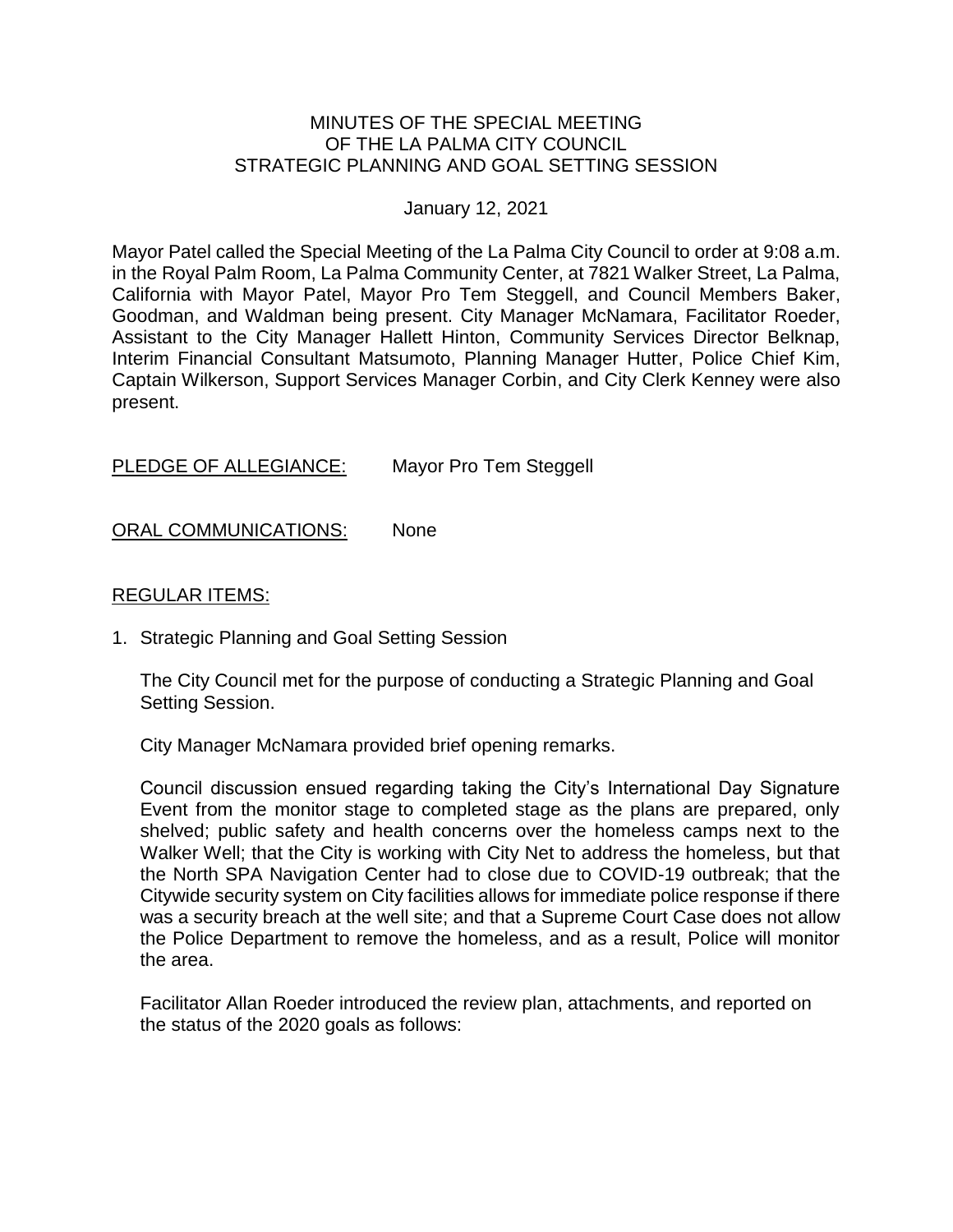### **1. Focus on Business Engagement Efforts.**

Council discussion focused on the exceptional work by Staff to engage local businesses with the "Shop Local" campaign while updating the City's social media site concurrently; that Community Development staff have been making efforts and the process easy for new businesses to developed; Mayor Patel encouraged the idea to highlight local businesses in the future possibly at the City Council meetings; review options to assist local businesses in their ability to survive during COVID-19; and that City Manager McNamara noted the urgency to position the City that will enable Staff to start a new round of engagement once businesses reopen.

Disposition: In Progress

### **2. Eight88 Hospitality Project.**

Staff reported that as a result of COVID-19, the ability to engage developers has been impeded; the need to complete this, enforce the Exclusive Negotiating Agreement (ENA) and coordinate with Eight88 to engage other developers to produce results; that regardless of the outcome, having an ENA means La Palma is open for business; the timeline for Eight88 to complete the project; and the possibility to narrow the scope of work for Eight88 so smaller project areas can be completed.

Disposition: In Progress

#### **3. Rental Permit Fee**

Council discussed the ability to track the actual number of rentals in La Palma; that due to COVID-19, rental fees seem challenging to the homeowner; that if there are a substantial number of rental homes in La Palma, that it's another option to create revenue; that the rental fee would be to recover cover staff time; that most cities already have a rental fee in place; that this option will allow Staff to monitor what modifications are happening on a property; that clarification between the rental 'fee' versus the permit issue needs to be made; and that more research needs to be conducted before any decision is made.

Disposition: In Progress

#### **4. Comprehensive Review of Parking Regulations/Standards/Enforcement.**

City staff has been reviewing the options of how to tackle the City's existing parking deficiencies and include what the City would like to see in the future; whether Staff can incorporate this into the Eight88 project that could benefit both parties; Staff's success in dealing with the parking deficiencies of three recently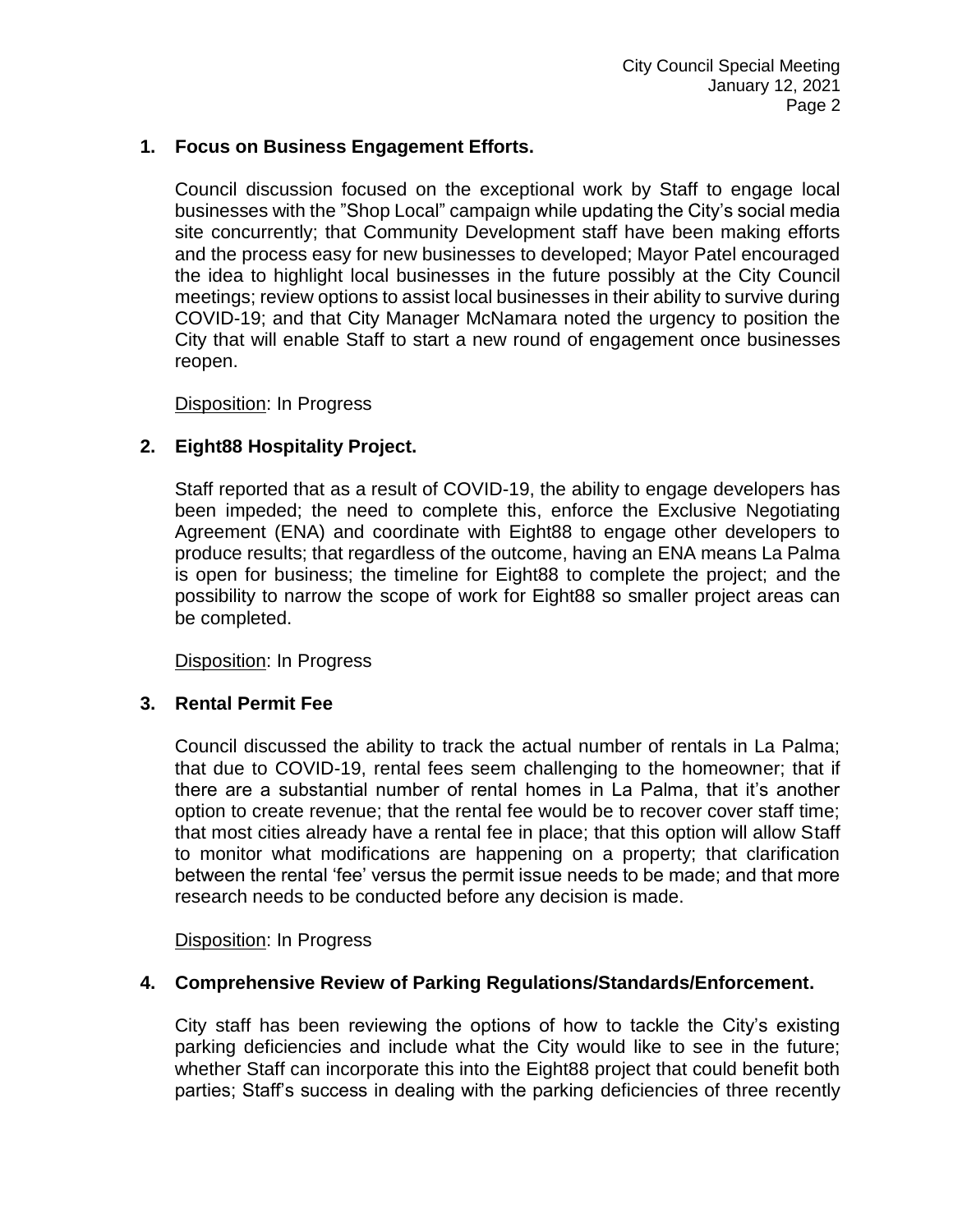development approved projects at the Starbuck's site, the La Palma Shopping Center, and the La Palma Convenience Center; that ultimately, the City needs to take the route that is very pro-business; and that a parking workshop is being planned for the future.

Disposition: In Progress

### **5. Review Fees for Service.**

Council discussion revolved around recognizing that current fees do not recover actual work completed by Staff; that fees should be in line with what the City is actually spending; support to put a five year plan in place that will slowly increase fees over that period so we are at full cost recovery at the end of the phasing; that Staff is currently conducting a comprehensive analysis of the City's fees; that the fee study should be completed and presented to the City Council in the Fall of this year.

Disposition: In Progress

### **6. Review Current Fireworks Regulations.**

After introducing the item, Council inquired as to whether the City can allow the sale of fireworks while simultaneously prohibiting the discharge of them; that the City Attorney affirmed that sale could occur but the laws against their use could be enforced; that in reviewing the option of fireworks use, pet owners needs to be part of the consideration; that this could have an unintended impact on the police force as allowable sales can be assumed as allowed use; that outreach was conducted to the Orange County Fire Authority (OCFA) who would be happy to educate the sellers and assist in the process; that the proposed firework stands would only be allowed for a short period from June 29 – July 4; that police will have issues for the first couple of years as purchases of fireworks can be misconstrued as lighting them; that TNT Fireworks has a history of working with local municipalities on while allowing sales, they provide signage on prohibiting use; and direction to Staff to create an Ordinance that allows for sales and prohibits the use of fireworks.

#### Disposition: In Progress

The City Council discussed a variety of issues with the following proposed 2021 Goals to be brought to a regular City Council meeting for adoption:

#### **1. Review of municipal parking standards for new/existing development**

a. Conduct a Parking Workshop to review the City's current parking allowances and deficiencies, complete a full inventory.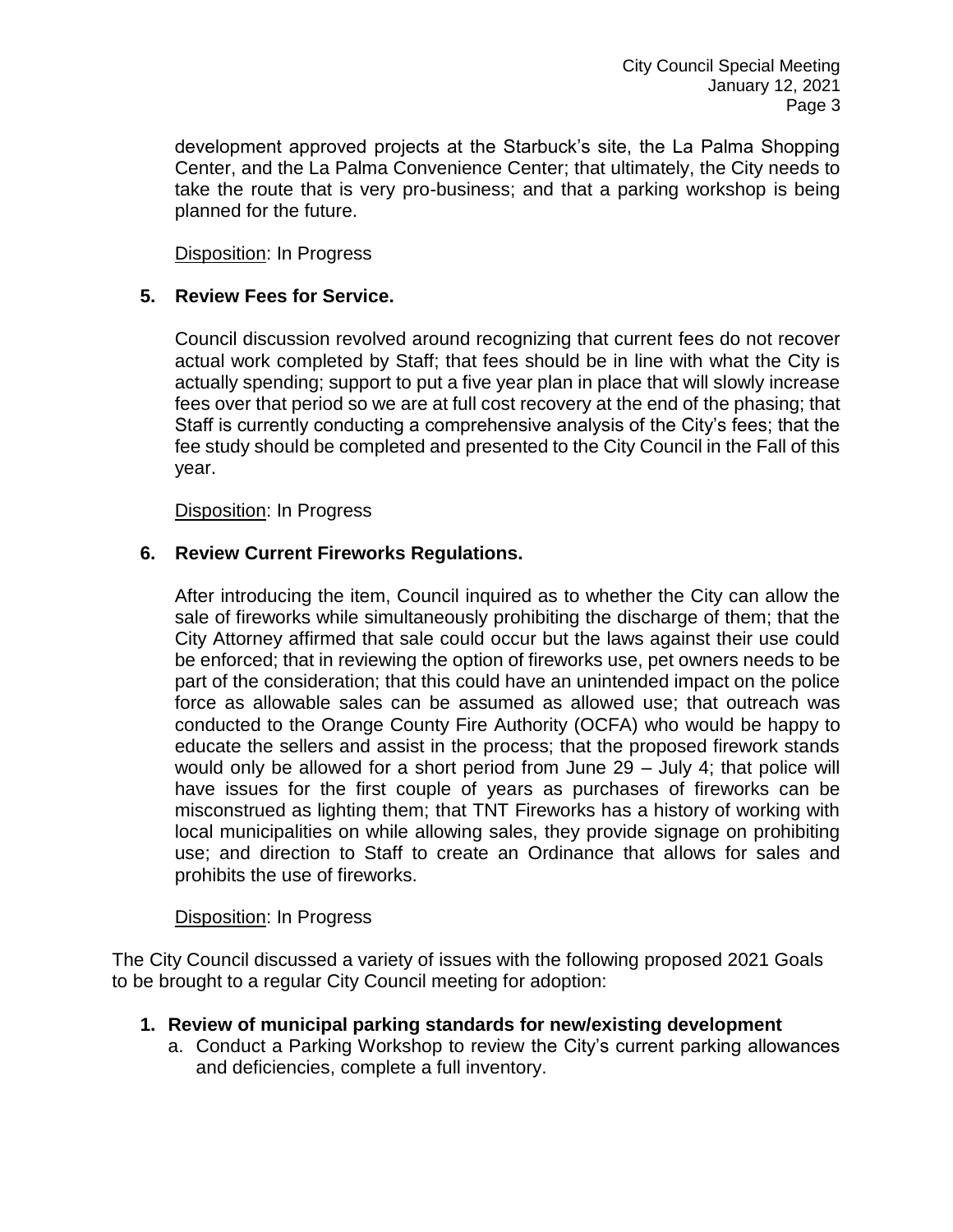b. Create a Citywide Parking Plan incorporating the City's land uses so that it results in a pro-business outcome.

# **2. Post-COVID 19 Signature Event for 2021:**

- a. Staff to monitor the COVID 19 situation closely.
- b. Create a "Bring Us Back Together" City event on a smaller scale late in the Summer.
- c. Take the pre-planned Festival of Nations off the shelf to implement in 2022.

# **3. Little Free Library book exchange program:**

- a. Staff to conduct research on the literacy supporting program.
- b. Review funding mechanisms to build the boxes (Boy Scouts, Non-profit groups, Friends of La Palma Library, etc).
- c. Investigate options for a Master Plan to include management and maintenance.
- d. Formal presentation to the City Council for modifications and approval.

# **4. Code of Conduct for municipal elections:**

- a. Address the need to regulate signage in the public Right-of-Way.
- b. Investigate whether a code of conduct or revising the City's Municipal Code is the best option.
- c. Place matter on a future agenda for resolution and adoption.

As a result of the discussions on a variety of topics, by consensus, the City Council directed the City Manager on the following issues as follows:

# **1. Address PEPRA for Safety Personnel**

Discuss options to improve retention of Public Safety personnel.

# **2. Department Succession Plans & Staffing**

- Future retirement of employees
- Need for an additional FTE in the Community Development Department

# **3. Continue building on City Council cohesiveness**

 Continue to provide the City Council with great working relationships between the City Manager, individual City Council members, and the City Council as a body.

# **4. Diversify Revenue**

- Address the concerns of dependence on one tax revenue generator
- Use Economic Development tools to diversify sources of revenue through land use and development.